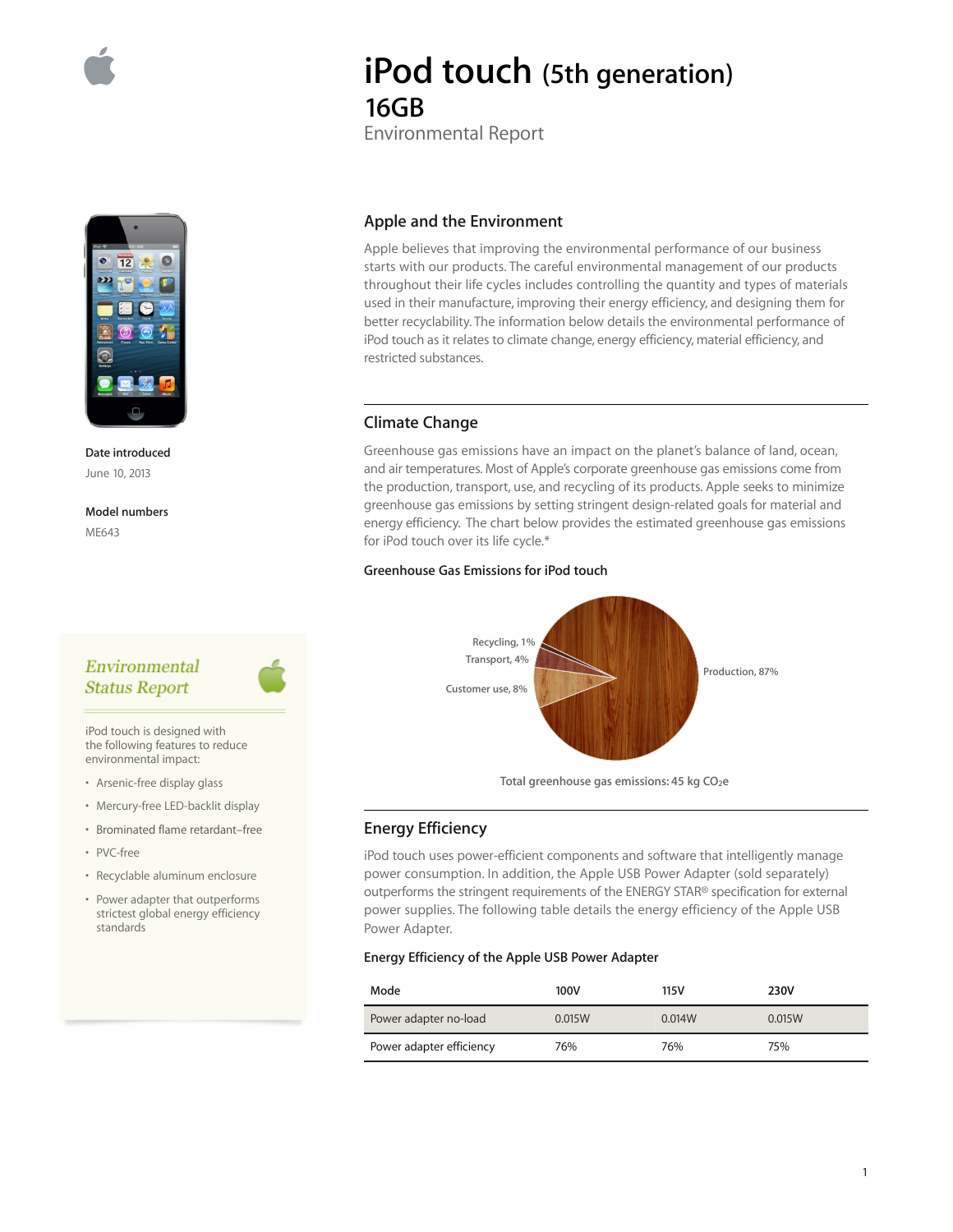#### **Battery chemistry**

• Lithium-ion polymer

• Free of lead, cadmium, and mercury

# **Material Efficiency**

Apple's ultracompact product and packaging designs lead the industry in material efficiency. Reducing the material footprint of a product helps maximize shipping efficiency. It also helps reduce the energy consumed during production and material waste generated at the product's end of life. The iPod touch enclosure is made of aluminum and other materials highly desired by recyclers. The chart below details the materials used in this model.

## **Material Use for iPod touch**



### **Packaging**

iPod touch packaging is extremely material efficient, allowing more units to be transported in a single shipping container. The following table details the materials used in iPod touch packaging.

### **Packaging Breakdown for iPod touch**

| Material                      | Retail box | <b>Retail and</b><br>shipping box |
|-------------------------------|------------|-----------------------------------|
| Paper (corrugate, paperboard) | 12q        | 137 <sub>q</sub>                  |
| Polycarbonate                 | 69q        | 69q                               |
| Other plastics                | 3g         | 3q                                |

## **Restricted Substances**

Apple has long taken a leadership role in restricting harmful substances from its products and packaging. As part of this strategy, all Apple products comply with the strict European Directive on the Restriction of the Use of Certain Hazardous Substances in Electrical and Electronic Equipment, also known as the RoHS Directive. Examples of materials restricted by RoHS include lead, mercury, cadmium, hexavalent chromium, and the brominated flame retardants (BFRs) PBB and PBDE. iPod touch goes even further than the RoHS Directive by incorporating the following more aggressive restrictions:

- Arsenic-free display glass
- Mercury-free LED-backlit display
- BFR-free
- PVC-free



The retail packaging for iPod touch consumes 32 percent less volume, and is 38 percent lighter than the first-generation iPod touch packaging.